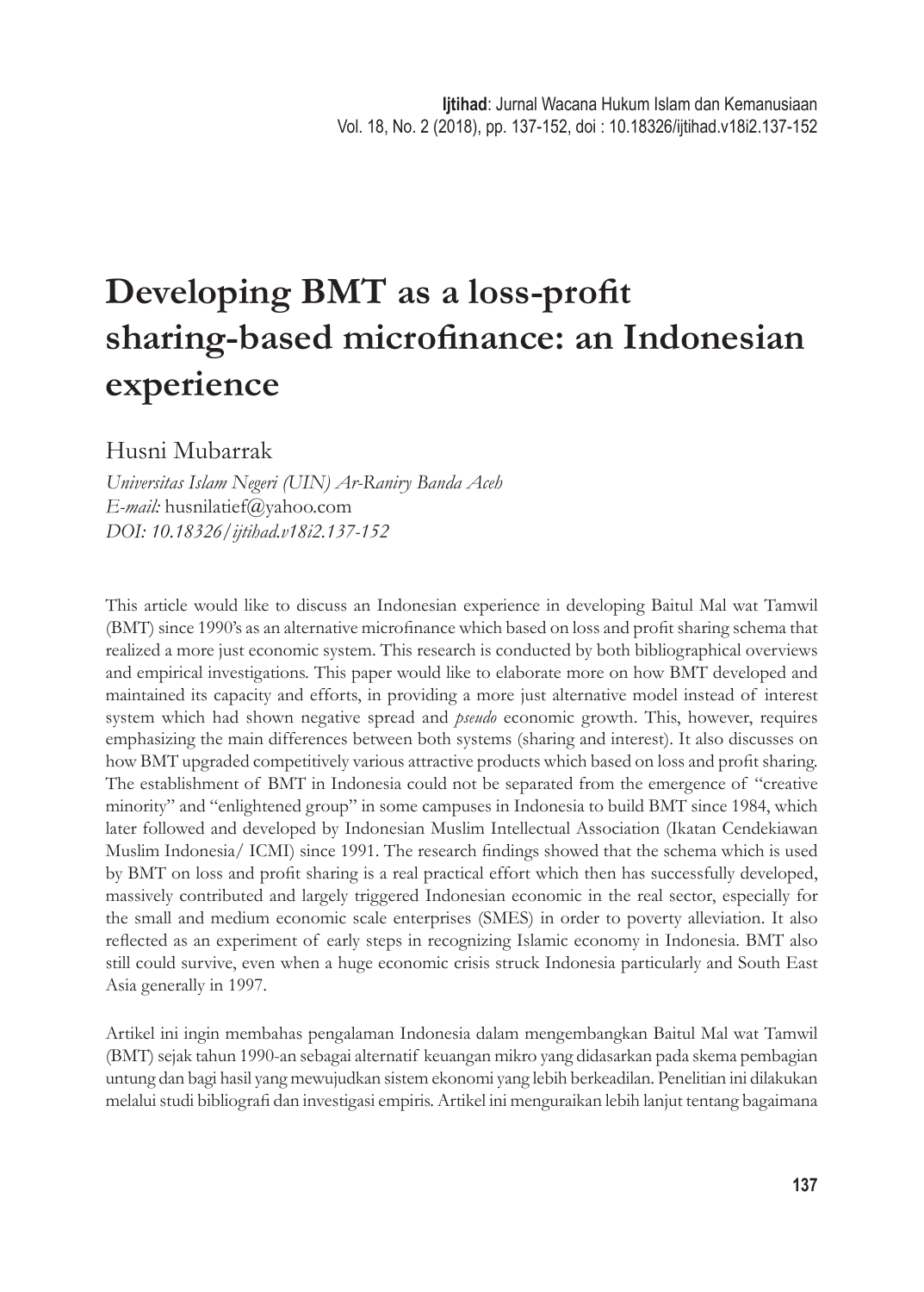BMT mengembangkan dan mempertahankan kapasitas dan upayanya, dalam menyediakan model alternatif yang lebih adil daripada sistem bunga yang telah menunjukkan dampak penyebaran negatif dan pertumbuhan ekonomi semu. Hal ini, bagaimanapun, membutuhkan menekankan perbedaan utama antara kedua sistem (antara bagi hasil dan bunga). Artikel ini juga membahas tentang bagaimana BMT meningkatkan secara kompetitif berbagai produk menarik yang didasarkan pada kerugian dan pembagian keuntungan. Pembentukan BMT di Indonesia tidak dapat dipisahkan dari munculnya "minoritas kreatif " dan "kelompok tercerahkan" di beberapa kampus di Indonesia untuk membangun BMT sejak 1984, yang kemudian diikuti dan dikembangkan oleh Asosiasi Muslim Indonesia (Ikatan Cendekiawan Muslim Indonesia / ICMI) sejak tahun 1991. Temuan penelitian menunjukkan bahwa skema yang digunakan oleh BMT tentang kerugian dan bagi hasil adalah upaya nyata yang kemudian telah berhasil dikembangkan, berkontribusi dan memicu ekonomi Indonesia di sektor riil, terutama untuk sektor kecil dan usaha skala menengah (UKM) dalam rangka pengentasan kemiskinan. Ini sekaligus juga mencerminkan percobaan langkah awal dalam mengenalkan ekonomi Islam di Indonesia. BMT juga masih bisa bertahan, bahkan ketika krisis ekonomi besar melanda Indonesia khususnya, dan Asia Tenggara umumnya, pada tahun 1997.

# **Keywords:** *Loss-Profi t Sharing*; *Baitul Mal wat Tamwil*; *Microfi nance*; *Poverty Alleviation*

## **Introduction**

Among the most challenges to realize social welfare of humankind in this modern era is inequality of chance and opportunity to access financial services, particularly for the poor people. Many reasons could be proposed in explaining such phenomenon; either from reality side of wealth accumulation that still circulating in the hands of few, or the existing conventional economic system itself, obstructs the needy and the poor people, even weakens them to be excluded from financial services, and then trapped in the vicious cycle of poverty. However, the access of the poor unease in the financial system are the main factors that play a role in the inability of community in the development process (Lasmiatun, 2014).

Although both above reasons are seemly different, but in reality, they are interrelated to each other. The later is supporting the former. The current existing conventional economic system of the world acknowledges and imposes the interest which arguably as the importance means and the main factors of economic growth, reinforces the tendency for wealth to accumulate in the hands of few (the rich). Actually, interest reflects *pseudo* growth of economy and exploitation, as well, by consuming other's wealth unlawfully which then makes the poor becomes poorer and the weak to be weaker.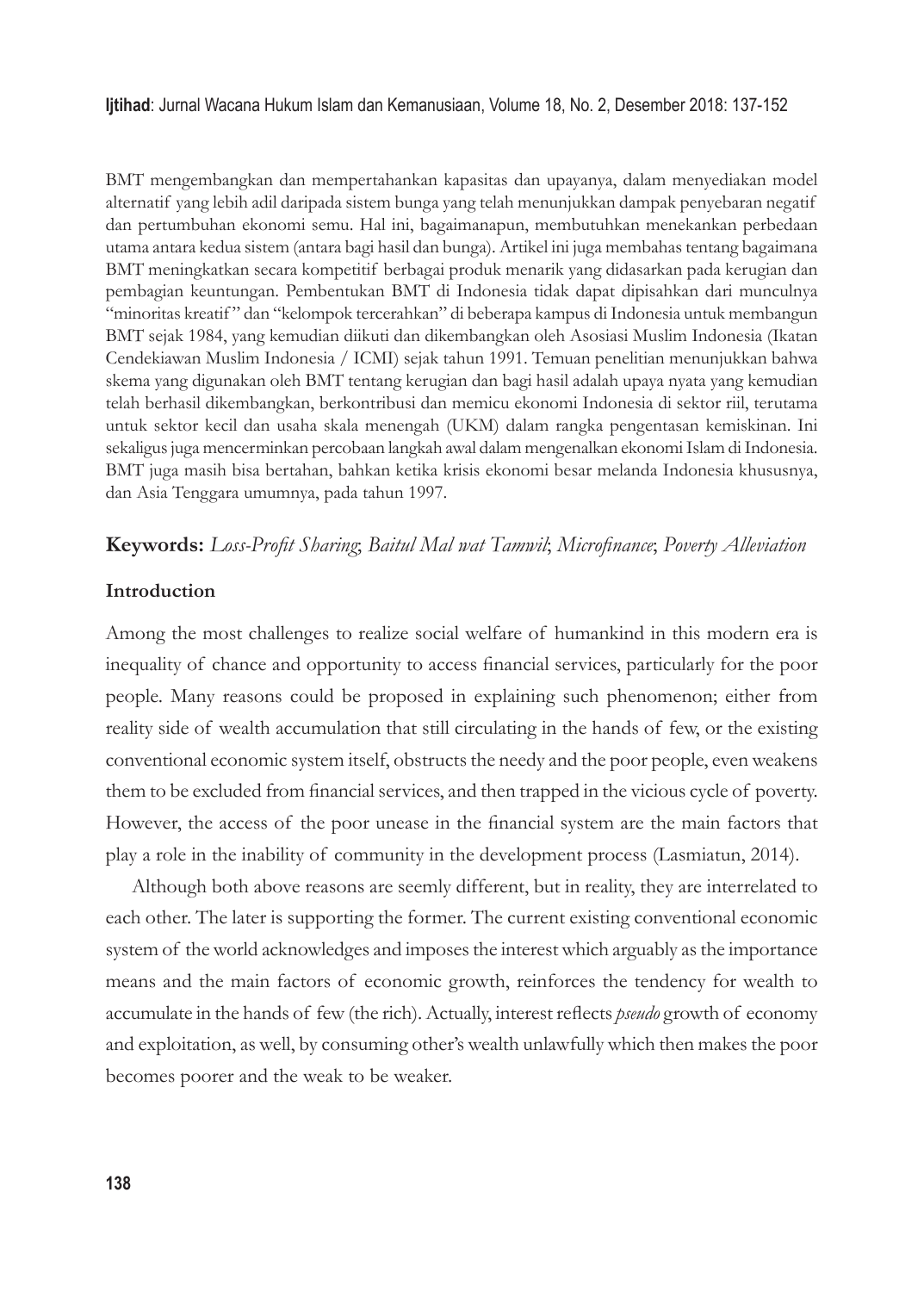Turning from this perspective, it becomes important to think an appropriate tool and system in order to help and empower economic of the poor, by providing enough and easy financial service for them. Moreover, it should also be objected to develop a more just economic system. Many efforts in various ways have been exerted to develop such economic empowerment, what later known as the microfinance. This financing is an attempt which is designed specifically to meet particular needs and circumstances of the needy and the poor, simply understood, locally provided and quickly accessible. It is believed that through access to small financing creates a virtuous cycle of investment and increased income, as well (Khan, 2008: 6).

In terms of developing microfinance, as the biggest country of Muslim population in the world, Indonesia has broadly experienced, applied and practiced Baitul Mal wat Tamwil since 1984. From the beginning of its foundation, BMT which emerged from some campuses in Indonesia, is aimed to economic development for small and medium enterprises (SMES) by providing access to financial service. Additionally, BMT also has applied loss and profit sharing for its operational mechanism. It is interesting to elaborate more on how BMT developed and maintained its capacity and efforts, in providing a more just alternative model instead of interest system. To give a comprehensive understanding, it is important to be noted here that BMT has also upgraded competitively various attracted products which based on loss and profi t sharing. So that, it becomes necessary to be mentioned here, what is the unique of loss and profi t sharing that distinctly differs it from interest one by emphasizing the main differences between both systems (loss-profit sharing and interest).

To this end, the second section will provide a brief history of the emergence of BMT in Indonesia, including idea, spirit and power. The third section will explain the concept and practice of BMT in Indonesia, while the fourth section will discuss on loss and profi t sharing mechanism that adopted by BMT, continued by fifth section about chance and challenge on developing BMT as an Islamic microfinance, and the last will be closed by conclusion.

## **The emergence of BMT in Indonesia: idea, spirit and power**

Concerning that the limited access and canal of financial service is the main problem for economic empowerment—especially for the needy and the poor—beside unjust existing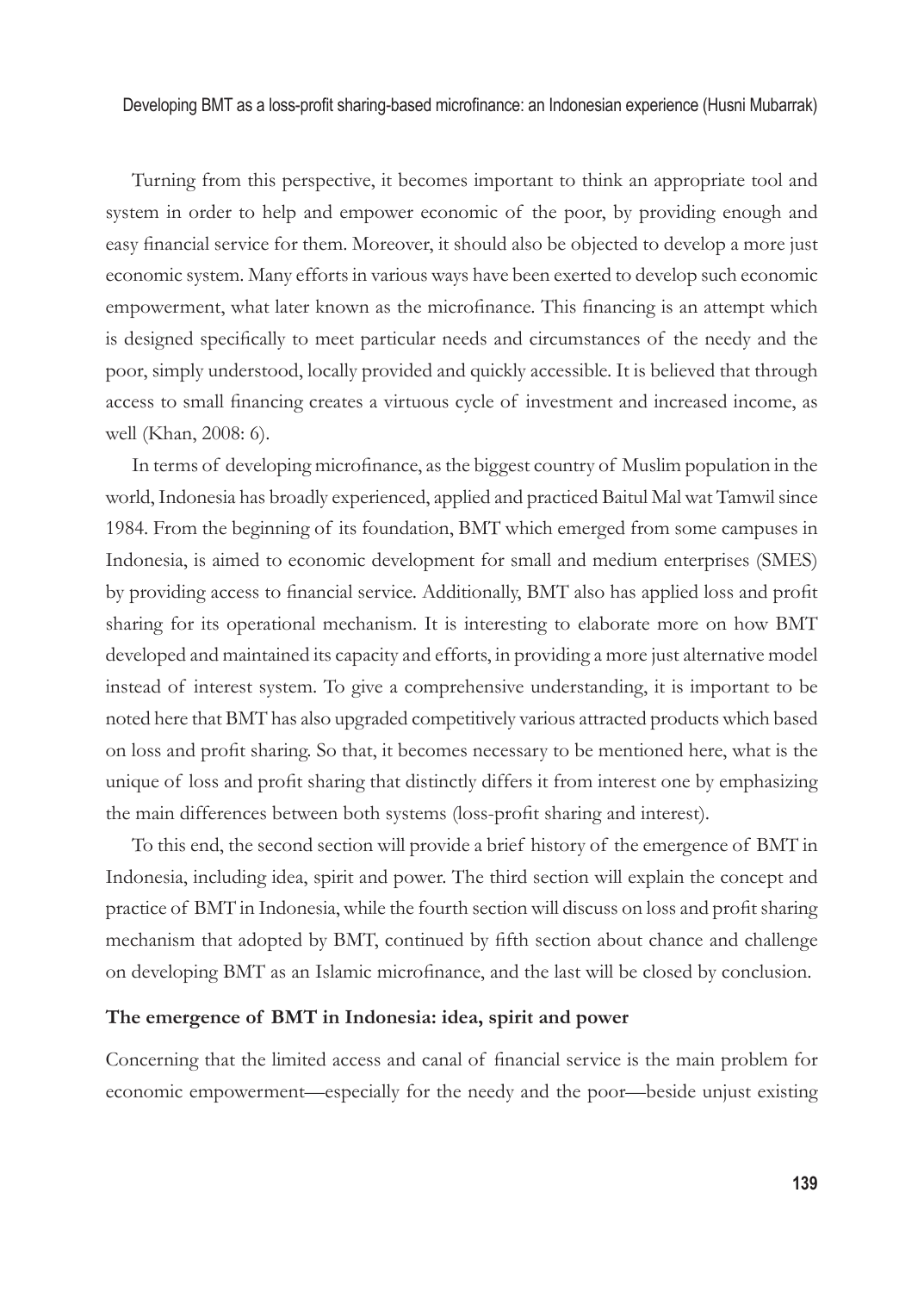economic system by prevailing interest for loan transaction, this unfavorable situation has strongly stimulated and urged well educated people in Indonesia since 1980s to think and develop a more just alternative system, strongly rooted to Islamic values, that prohibits interest (*riba*), uncertainty (*gharar*), and gambling (*maysir*).

However, today interest is well-known to all people and has become so institutionalized and accepted in modern economies that is almost impossible to conceive that an economy can run without interest. All people including the Muslim society within are now constantly being forced with fragile arguments in support of dealing with interest which eventually lead them to accept the concept of interest.

Witnessing this reality, has triggered some Muslim intellectuals and academicians in Indonesia to seek an alternative way and attempt to build a just economic system in order to resist the mainstream economic canal with interest as the prime. Serious exerts should be cultivated, even in a small scale which aimed to eliminate interest from economic activities. This attempt was begun by the appearance of "creative minority" and "enlightened group" in some campuses in Indonesia has established Baitul Mal wat Tamwil (BMT) in 1984 which later followed and developed by Indonesian Muslim Intellectual Association (Ikatan Cendekiawan Muslim Indonesia/ ICMI) since 1991 (Widiyanto, Ismail, Kartiko, 2016).

At the beginning of 1995, the Chair of Indonesian Muslim Intellectual Association/ ICMI (Ikatan Cendekiawan Muslim Indonesia) made collaboration with the Chair of Indonesian Ulama Assembly/MUI (Majelis Ulama Indonesia) to build a foundation named Yayasan Inkubasi Bisnis dan Usaha Kecil (YINBUK), a foundation for developing micro entrepreneur, legalized in front of a notarist Leily Yudoparipurno, SH. No. 05, March, 13, 1995 (Harahap and Basri, 2004). The objective of this foundation is to develop micro and medium entrepreneur. The operation of YINBUK is supported by Pusat Inkubasi Bisnis dan Usaha Kecil (PINBUK), a center established by YINBUK for developing micro entrepeneur in the society. This foundation, by the time, also actively contributed to the development of BMT as an Islamic microfinance institution spreading overall Indonesia.

BMT is an Islamic microfinance institution in Indonesia that has integrated all economic and social activities to the rural society. BMT consists of *Baitul Mal* and *Baitut Tamwil*. The activity of BMT as *baitut tamwil* is to develop productive business by promoting saving activity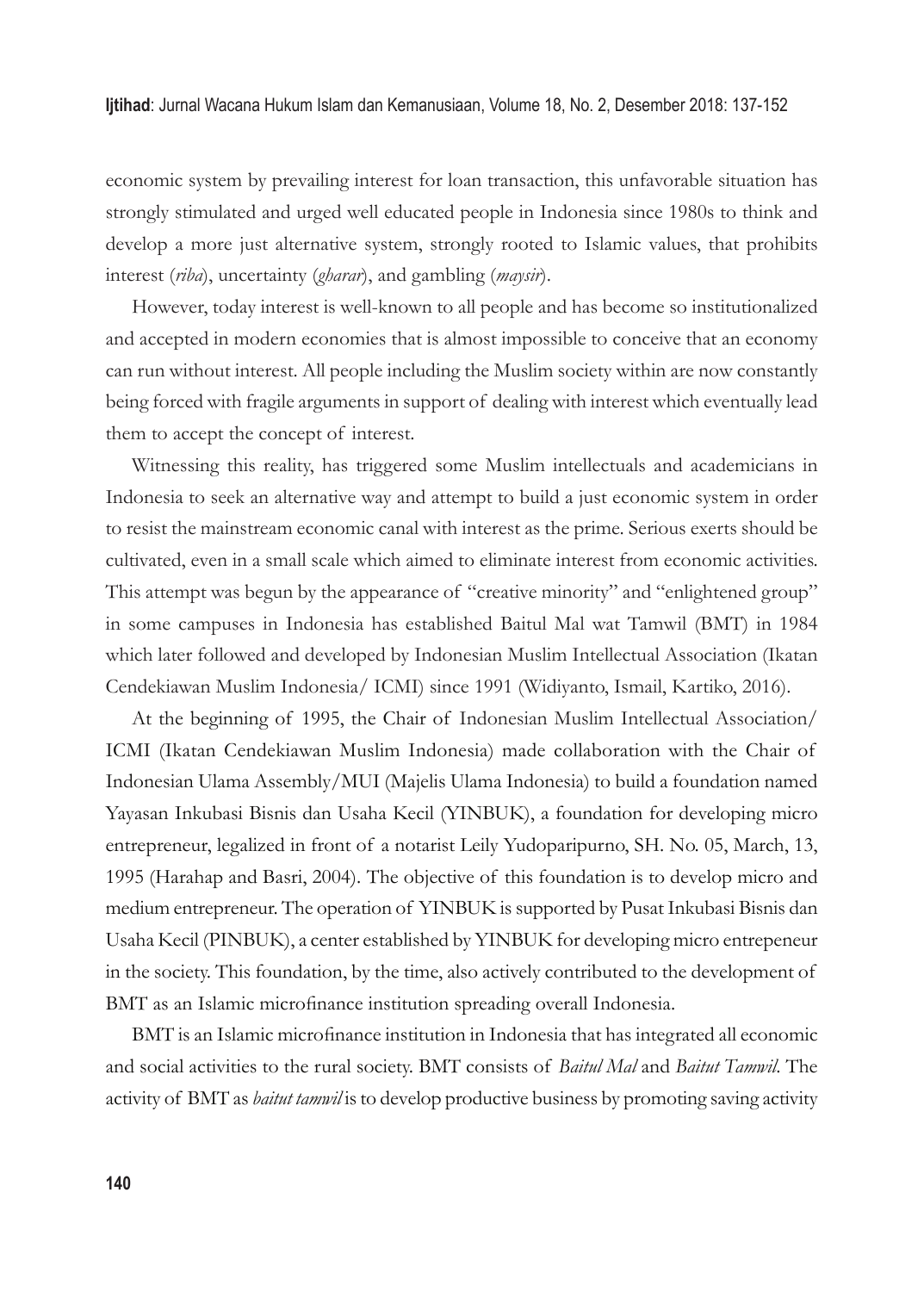and helping the members by providing many financing scheme to many business activities based on shariah principle and cooperation which based on loss and profi t sharing. BMT as *baitul mal* has also social function by supporting social fund such as *zakat* (Islamic alms)*, infaq*  (donation)*, shadaqah* (charity) to be distributed with the principle of society empowerment to those who are deserve it (*mustahiq*). So, it can concluded that BMT operation is based on shariah principle.

Since its beginning foundation, BMT has been purposed to empower and enhance economic of small and medium scale enterprises (SMES) in order to poverty alleviation by applying loss and profit sharing as financing-based mechanism. The emergence of BMT could also not be separated from the spirit to eliminate usury (*riba*) from Moslem economic activities in their daily life in Indonesia. In addition, BMT has largely tried to apply Islamic finance contracts in appropriate to Islamic sharia based product, either in finance (such as *musyarakah*, *mudharabah*) or trade (*murabahah*).

BMT has more outreach rather than Islamic Banking. The outreach of Islamic Banking is usually in the big cities or capital cities. Meanwhile BMT has their outlet and office in small rural cities, village, suburbs or big cities' slum. Currently, there are more than 5000 BMT has established in many regions in Indonesia that provide micro finance services. Besides its role as a financial institution that mostly profit taking orientation, BMT has its social role, as well, by providing an equal access to financial services especially for the needy and the poor in the villages and rural areas. So that as an Islamic micro finance, BMT does only not focus on financial collecting from the customers through saving sharia based product, like *wadi'ah* and *mudharabah*, but also provide financial distributing through some Islamic finance contracts which loss-profit sharing based.

Additionally, to support its social benefit, BMT also initiate to provide a portion of benevolent loans by asking the borrower should only repay the principal. This kind of contract is well known as *al-qardhul hasan* (as mentioned in Al-Qur'an) which strongly recommended in Islam to be done among Muslim in order to help the needy. Dealing with this, a study done by Farook (2007) quietly insists that Islamic micro finance should implement *al-qardhul hasan* among its financial products as a form of social responsibility of Islamic financial institution in fulfilling social welfare for the poor and the needy.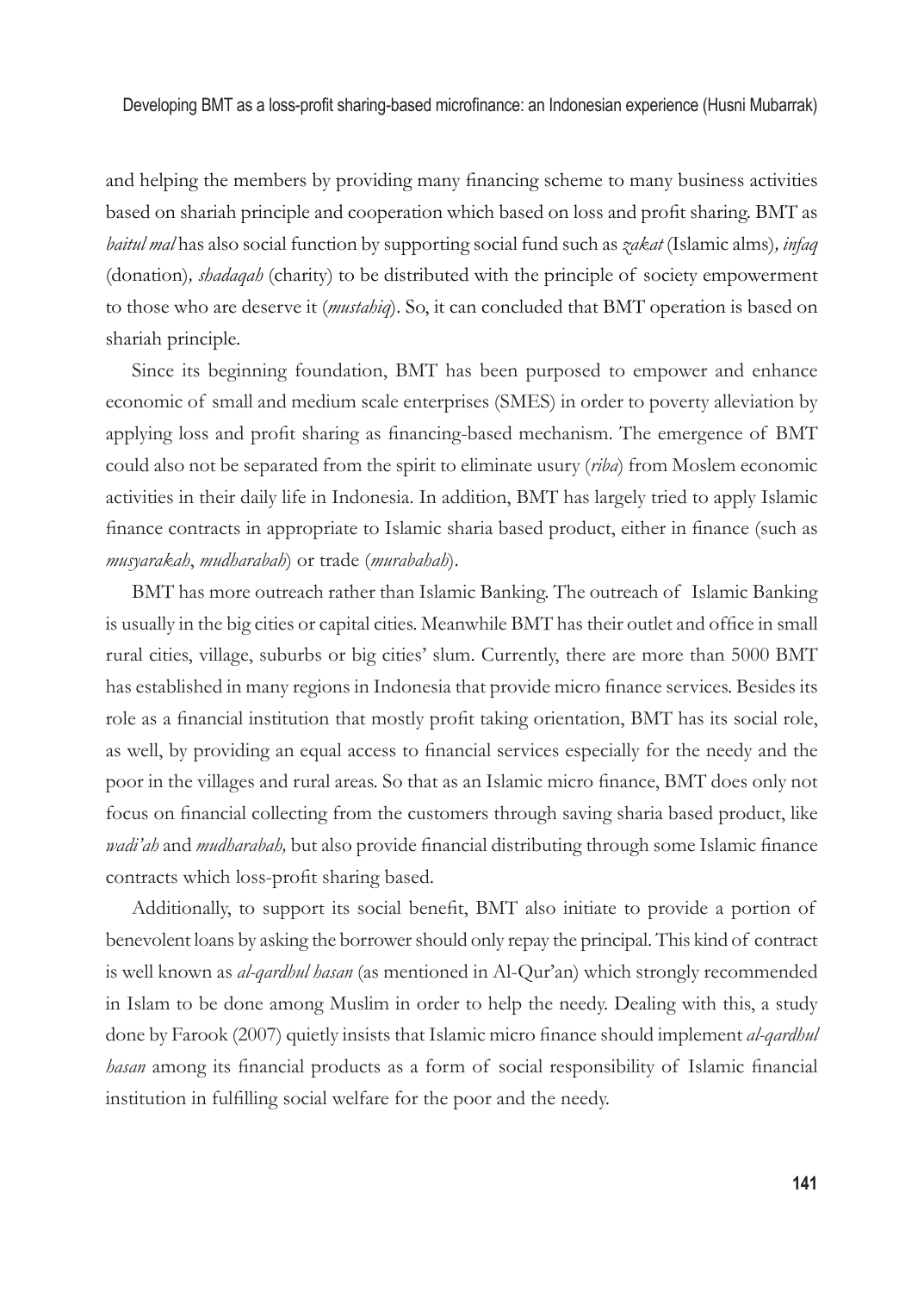In this light, BMT has largely contributed of introducing and implementing the values of Islamic economy in Indonesia since the beginning. Those values are reflected in providing a more just model transaction and also avoiding the unlawful due in Islam, such as preserving the principle of "*'an taradhin minkum*" (mutual willingness between both parties) as well as the principle "*la tazhlimuna wa la tuzhlamun*" which means "inflict no evil, and not be inflicted by it" whereas prohibition of interest or usury (*riba*) is one of them.

#### **The concept and practice of BMT in Indonesia**

In very simply, the concept of BMT based on canalizing of Islamic financing transactions and Islamic model through its various products (*Baitut Tamwil*), besides providing social mission, and recognizing the Islamic teaching through its services for the needy and the poor (*Baitul Mal*). By both roles (*mal* and *tamwil*) that functioned by BMT, it shows a very distinctive point of BMT from any other micro finances, that in its capacity as an Islamic micro finance, BMT is not only in line with Islamic teachings and Islamic values, but also being as a medium of Islamic *da'wah*. It can be noted here that BMT has commercial function to gain profit, and has social responsibility to help the needy as well as spiritual spirit to implement financial transactions in line with Islamic values (Widiyanto, Ismail, Kartiko, 2016: 20).

As a viable financial institution, BMT is offering products and services similar to the Islamic banks and shariah rural banks (BPRS/Bank Perkreditan Rakyat Syariah). However, it has a different market sector in terms of patronage, where the Islamic banks mainly cater for the middle class and the white collar Muslims. BPRS on the other hand mainly provides services for Muslims from the middle and the lower income groups. While BMT usually serves the Muslim customers who run small and medium enterprises and whose access to the banks is relatively limited, some customer overlapping occurs among the Islamic bank, BPRS and BMT (Sakai and Marijan, 2008).

Regarding financing (*tamwil*), BMT has made any efforts to apply Islamic finance contracts which in appropriate to Islamic sharia based product, either in finance (such as *musyarakah*, *mudharabah*) or trade (*murabahah*). The contract of *murabahah* which known as "sale and purchase contract that mutually agreed profit margin" or more known as "mark-up purchasing" is still being preferred and prioritized to be implemented by BMT.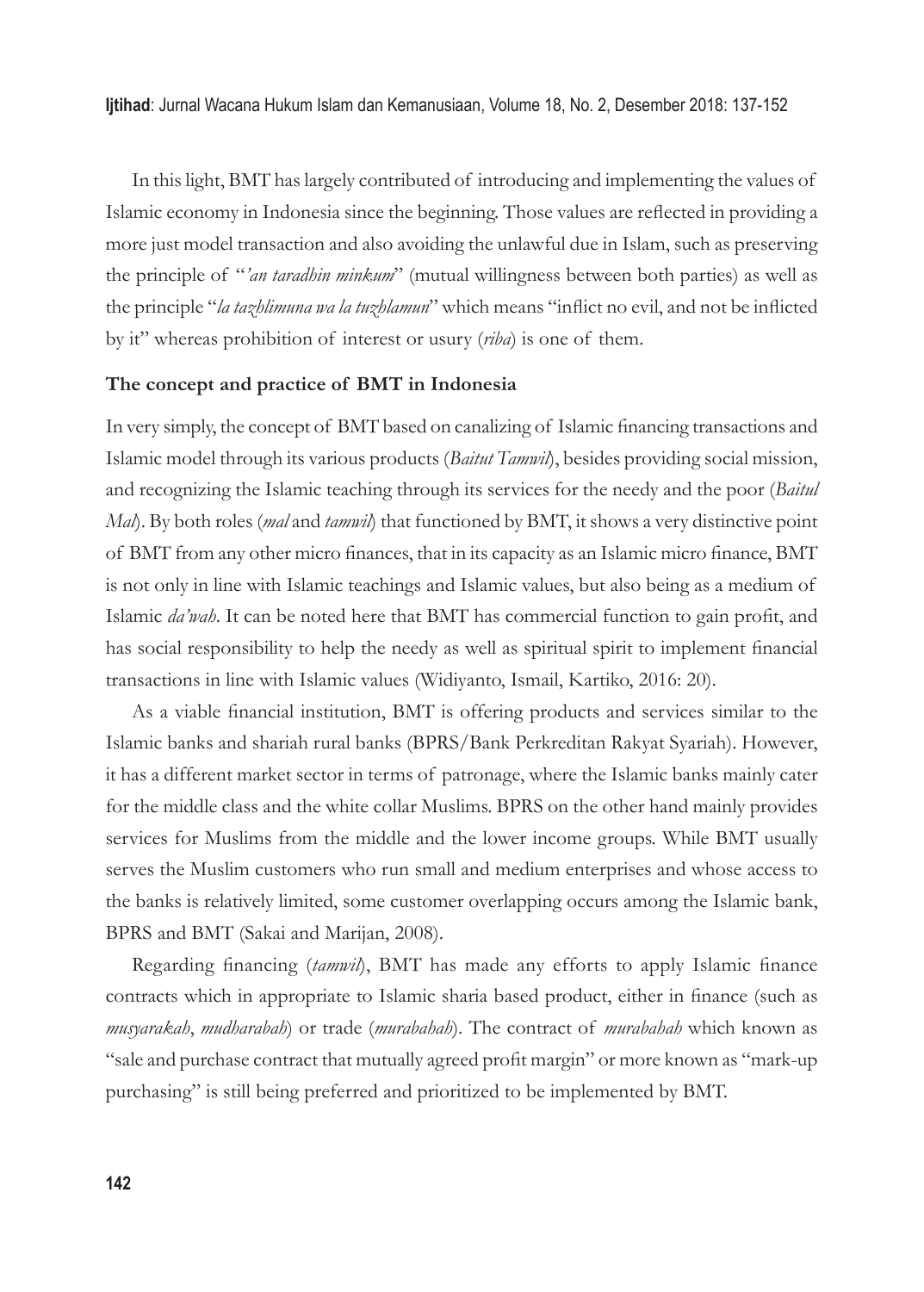One of the reasons, because *murabahah* has the fix return, until it seemingly supposed to be closer to the banking interest rate practice. In fact, both are unequal, as Usmani (2002) mentioned that *murabahah* is the first step of Islamization economy process that can also be a solution to prevent spread out of interest transaction as it works in conventional institution. The ideal financing that reflects Islamic justice is still *mudharabah* and *musyarakah* (equity participation contract), because both are based on loss and profit sharing schema.

Meanwhile due to its function as *baitul mal*, BMT plays an important role in terms of improving quality of life for the needy and the poor by collecting *zakat*, *infaq* and *shadaqah* (Islamic alms and charity) and then distributing it for them, either through direct transfer payment or *al-qardhul hasan* financing. By *al-qardhul hasan*, it is hoped that it can contribute in favoring the needy, besides triggering their economic through multiplier effect.

In short, it can be concluded that the existence of BMT has two interrelated functions regarding poverty alleviation. The first, BMT focuses on financing contracts with Islamic sharia based products, by applying loss and profi t sharing schema as a more just and serious attempt to eliminate interest from economic activities, especially regarding saving and loan. The practice of interest has really exploited and caused the poor become poorer, and the weak to be weaker, so that it is really an unjust transaction. The second, BMT is actively collecting and distributing portions of *zakat*, *shadaqah* and other modes of charity that effectively empowering the economic activities of the needy and the poor trough direct transfer payment, as a form of social responsibility. BMT is also providing a portion of benevolent loans through *al-qardhul hasan* financing which perceived as potential to be developed further as a poverty alleviation model (Widiyanto, Mutamimah, Hendar, 2011).

To sum up, according to Yumna and Clarke (2012), the main features of BMT are:

- 1) Providing adequate services for the extremely poor clients and lift some of them to the economically active poor clients.
- 2) It is possible to create a sustainable microfinance since it does not only depend on the donor fund to provide the microfinance.
- 3) It increases the accountability of the both institutions since they need to report to zakat and Islamic charities payers and its potential payers, shari'ah compliance finance as well as the microfinance institution supervisory board.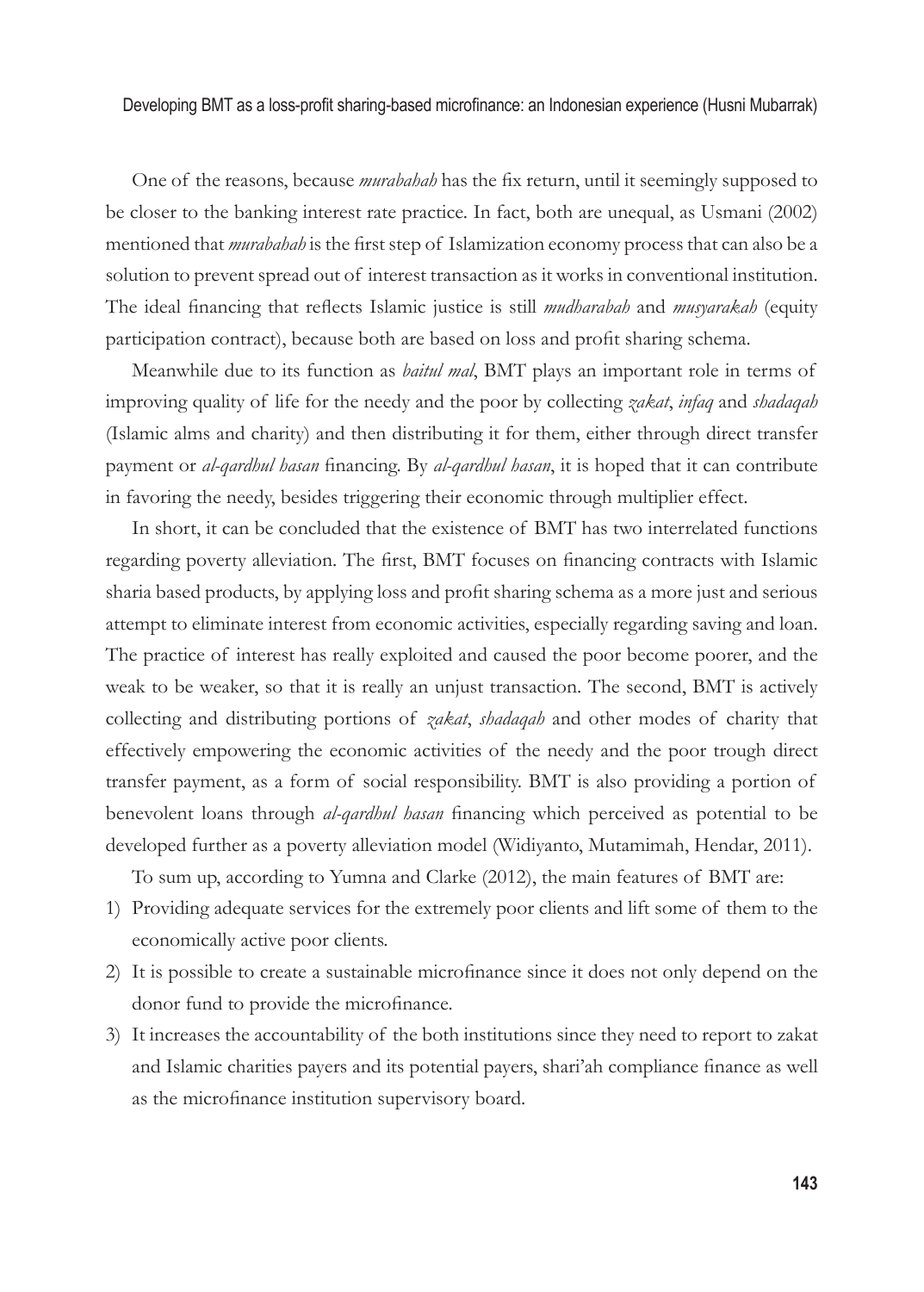- 4) It will create sustainable microfinance with lower default rate and reduce the possibility of misuse of the loans since the microcredit is only for the skilled people who conduct some income generating activities.
- 5) It will reduce the agency problems since both institution engage in the same value and objectives.

## What unique of loss and profit sharing schema?

To understand what interest means in a very simple way—as it is known in the current economic practice—interest is commonly prevailed in loan and credit transactions. Interest is a kind of fee charged by a lender to a borrower for the use of borrowed money, usually expressed as an annual percentage. Interest also understood as the excess of money paid by the borrower to the lender over and above the principle for the use of liquid money over a certain period of time. So that, interest mostly becomes a tool of economic exploitation to the others and a kind of consuming other's wealth unlawfully which makes the poor becomes poorer and the weak to be weaker. Hence, the interest is prohibited not only in terms of religious order, but also by the early scholars like the Greek philosophers who took a very negative way of interest, because it is unjust and contrast to human nature of man (Hossain, 2009).

Actually, there is a stronger term which appropriately used to describe this unlawful deed; it is the term "usury" which is prohibited in all religions, from Jew, Christian and Islam. By time, the term "interest" which basically means smoother, is preferred to be circled and used, instead of "usury". The term "usury" is very close meaning to the word "*riba*" in Al-Qur'an, which has four passages found in four different *surahs* in which interest is condemned or prohibited, even stated as a very serious sin. These passages, in probable chronological order in Al-Qur'an, are: (30:39), (4:161), (3:130), (2:275-280). When one reads the Islamic texts concerning interest, one is immediately taken by how stringent the warnings are against any involvement in interest, even it seems no other issue has been condemned and denounced so strongly in the Al-Quran as has usury (*riba*) so that it is prohibited and should be eliminated (Al-Sha'rawiy, 2007: 15-18).

This prohibition extends to any and all forms of interest. It could be concluded that all kinds of interest are *riba* (usury). And it is argued that *riba* is a sin in Islam, and even those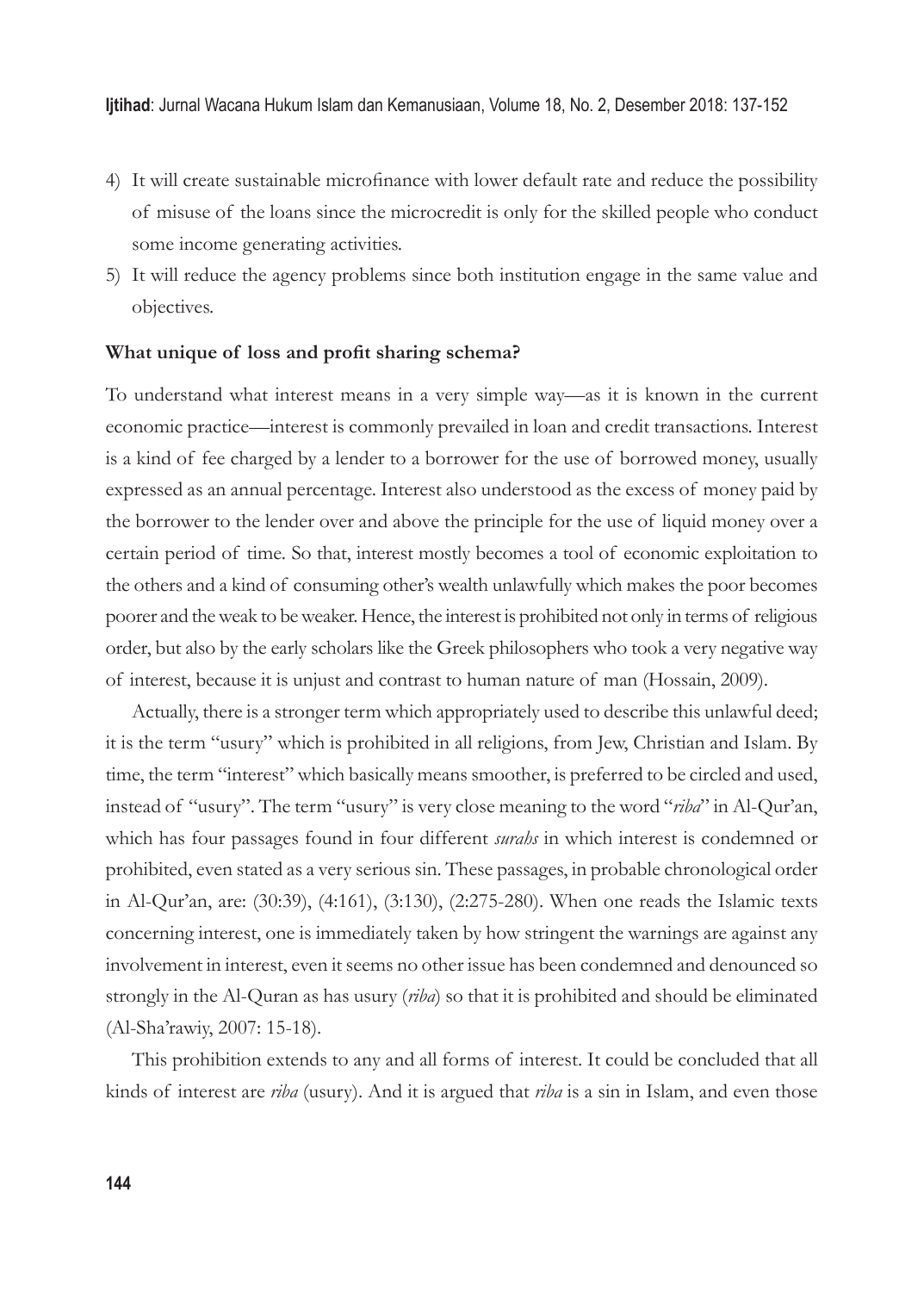hired to write the contract or who witness and thus confirm the contract are party to the sin. Al-Qur'an very clearly states that *riba* leads to destruction and *shadaqah* (charity) to growth. According to Raquib (2007), the elimination of *riba* within economic system is purposed in order to promote a more just economic system, a more just social relationship as well as ethical values in line with Islamic order and teaching.

Similarly, Siddiqi (1981) mentioned in very clear the main reasons why among Islamic teachings orientation basically is purposed to eliminate interest within humankind's economic transactions. Because interest is a type of increase in a loan so that taking interest is *zulm*  (injustice) and a kind of exploitations. Commonly, interest often involved doubling and redoubling of the debt, so it can be inferred that dealing in interest is gaining through the wealth of other people. The interest reinforces the tendency for wealth to accumulate in the hands of few which is strictly forbidden in Islam, which absolutely will restrict realization of social equilibrium. In other word, interest means a form of the wealth transfer from the poor to the rich to become a richer.

The absolute prohibition of interest in the Qur'an is also a command to establish an economic system, from which all forms of exploitation are eliminated, in particular, the injustice of the financier being assured of a positive return without doing any work or sharing in the risk, while the entrepreneur, in spite of management and hard work, not being assured of a positive return. The prohibition of interest is therefore a way to establish justice between the financier and the entrepreneur (Khan, 2008: 11).

It becomes arguably then, why a more just economic framework which provides legal and fair transaction activities is needed and should be presented and performed in order to eliminate all kinds of injustice and authoritarian whereas interest among them. From this, the appearance of Islamic finance as the solution meets its significance in providing a more just and equal economic system.

As Abdullah (2010) mentioned that key principles of Islamic finance is should be built and based on five pillars, i.e. (i) belief in Divine guidance through Al-Qur'an and Sunnah, (ii) no interest transactions, (iii) no *harm* (forbidden) or sinful investment, (iv) risk sharing is encouraged, and (v) financing is based on real asset.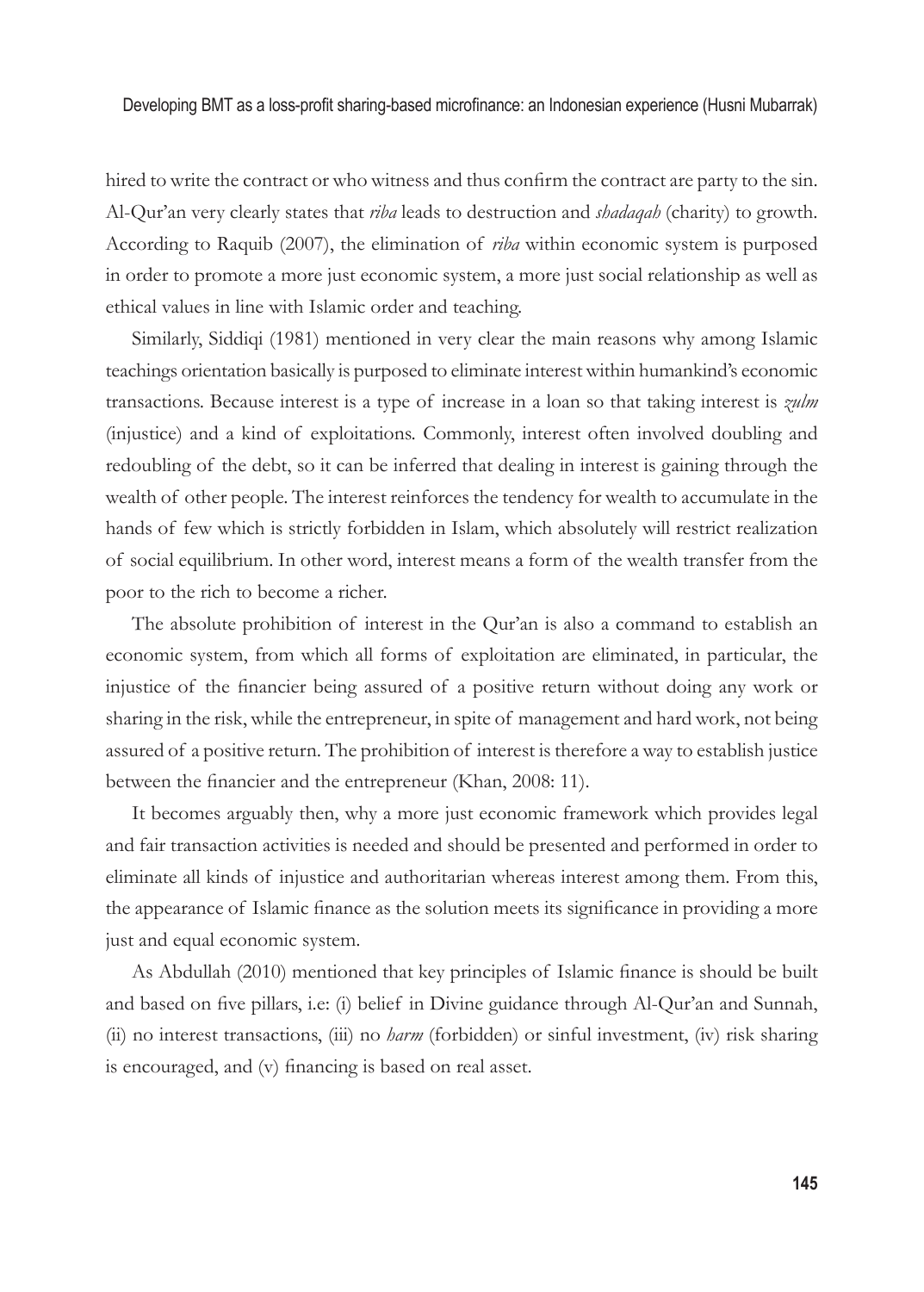In similar, Khan (2008: 9-16) cited that the unique of Islamic finance because it should be established on some principles and pillars, i.e. the prohibition of the interest as the main focus; and also encouraging to use and seize some models of Islamic finance mechanisms and contracts such as *murabahah*, *mudharabah*, *musyarakah*, *ijarah* and *qardhul hasan.* Even, *mudharabah* and *al-qardhul hasan* really reflect the Islamic ideal financing which describe justice and equality because both are based on loss and profit sharing (i.e. *mudharabah*) and a form of benevolent loan (i.e. *al-qardhul hasan*) by asking the borrower should only repay the principal. Both contracts are in line with the main spirit and message of Islam to help one another unto righteousness and pious duty.

In terms of the principle of loss and profit sharing, the reason why it is more appropriate to be applied in Islamic finance transactions, could be not separated from the perspective that Islam itself does not allow gain a fix return without any risk sharing, unless the financial capital is also exposed to the risk of potential loss. Because it is conceived, the money is not an earning asset in and of itself. Equally to this, the financing transaction in Islam requires appropriateness of sharia compliant, including there must be some risk, whether funds are used in a commercial or productive venture. In Islamic sharia finance, there are well known rules, *al-ghunmu bil ghurmi* (business profit goes along with business risk) and *al-kharaj bi aldhaman* (business proceed goes along with capital) or in another term, it is equal to high risk, high return; low risk low return (Al-Sya'rawiy, 2007: 34-35).

Based on idea of loss and profit sharing, if an individual wishes to use his money to make more money, then he must be willing to put his money at risk. If he puts his money at risk, he can deserve some share of the profits. This implies that he must accept losses if losses occur. This is a system that is based on justice.

On the contrary, interest is forbidden because it is a predetermined, fixed sum owed to the lender, irrespective of the outcome of the business venture in which the fund is used. This does not imply in any way that capital is free of charge, or that should be made available without any cost, or that there should be absolutely no return on capital. Rather, a return on capital is allowed, as long as the capital participates in the productive process and is exposed to business risk.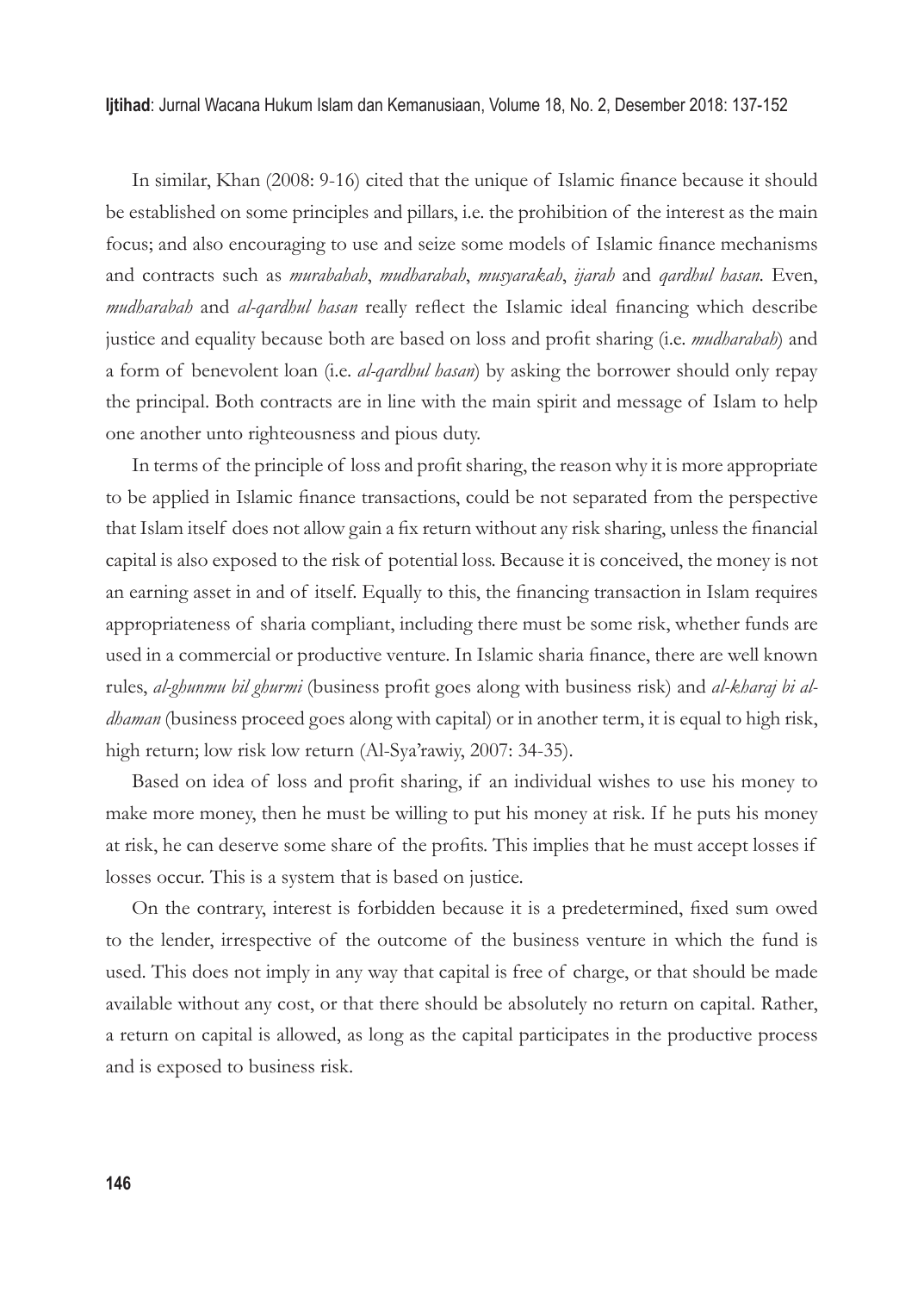### **Developing BMT** as an Islamic microfinance: chance and challenge

As indicated by Rusyana (2014) that what is remarkable about BMT's is that their development has been supported largely by individuals and private organizations rather than the government. Interestingly, they did not care about BMT legalisation status or government support. Their goals to strengthen Muslims economy, alleviate the poverty and sava them from usurer (*lintah darat*) motivated Muslims society to establish BMT. From here, the establishing and developing of BMT then can be categorized as an instrumental movement to achieve its goals. However, the inisiator and management of BMT should maintain and develop some great programs to alleviate poverty and to strengthen the small enterpreneur or poor people.

Rusyana (2014) also insisted and suggested that to maintain its development and movement, BMT must urgently need a system of prudential regulation, mandatory auditing and effective supervision by an appropriate financial authority (perhaps delegated to an autonomous auditing federation, but definitely not in the hands of a ministry). Thus, the government should take a role to support and strengthen BMT. In other hand, the associations of BMT, such as PINBUK, may be strengthened to eventually replace a governmental agency like the Ministry of Cooperatives, which, in the framework of massive government interference under the previous political system, seems to have had a more detrimental than constructive effect in terms of building self-reliant, healthy cooperatives.

Turning from spirit against the interest from any financial transactions done by BMT, it has simultaneously applied and implemented loss and profit sharing schema through various products in servicing the customers. The products are vary, including sale and purchase transactions such as *murabahah*, *istishna* and *salam*; loss-profi t sharing transactions like *mudharabah* and *musyarakah*; or any other transactions such as *ijarah*, *qardh* and *rahn.* BMT has also broadly provided loans for the poor and the needy for investments in productive activities through *al-qardhul hasan* in order to increase their income. Although it cannot eliminate poverty as a whole, but such noble attempt quite be appreciated to be a powerful tool in the battle against poverty.

Some studies done researching on development of BMT are supporting above statement. As shown by studies conducted by Ronald (2013), Adlin Sila (2010) and Widiyanto (2007), that BMT in its 3rd decade of existence has successfully developed, massively contributed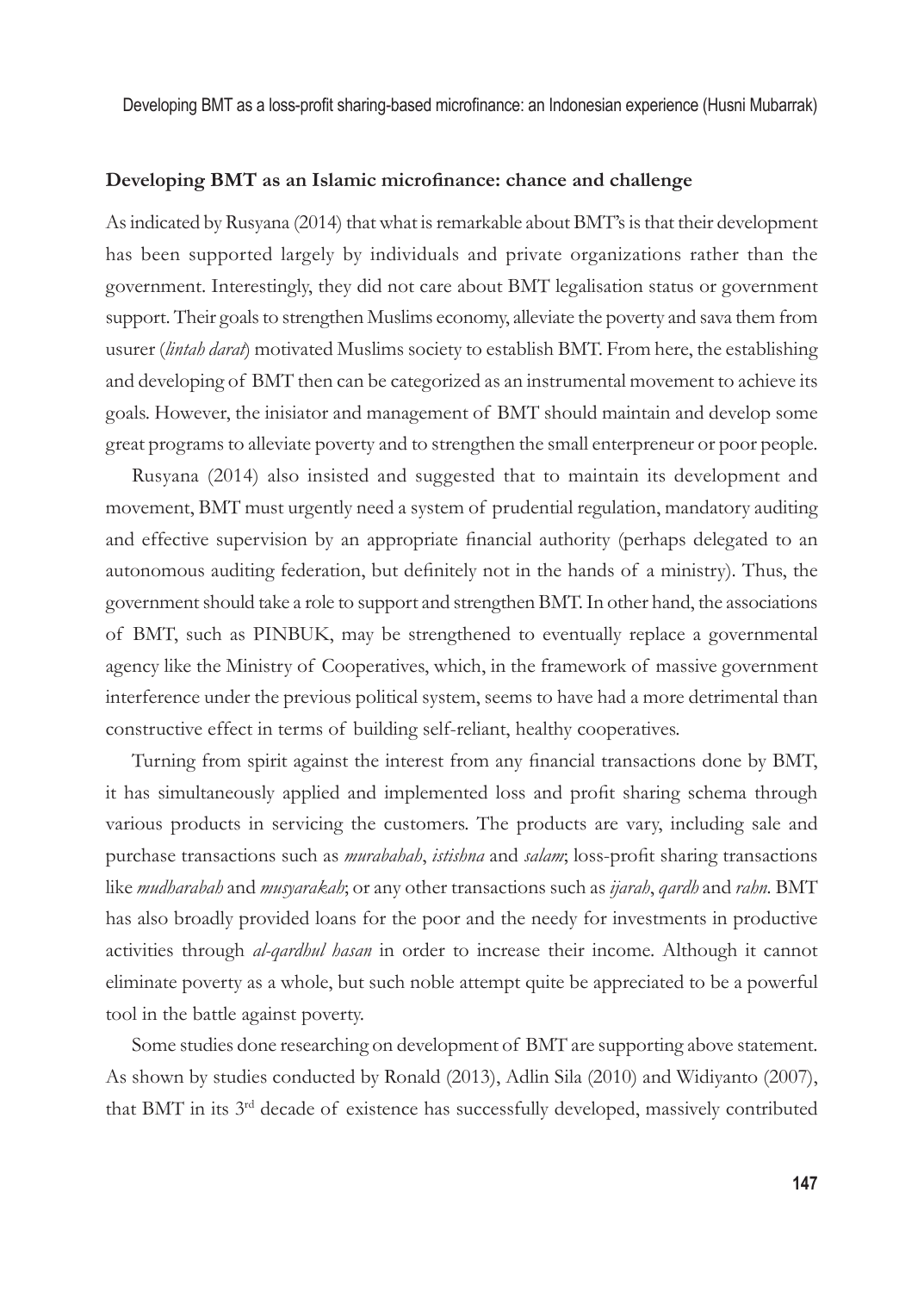and largely triggered Indonesian economic in the real sector, especially for the small and medium economic scale enterprises (SMES). Even BMT also still could survive, even when a huge economic crisis struck Indonesia particularly and South East Asia generally in 1997. Among the reasons is because BMT was managing small financing with low risk in the real sector, so it can still survive whereas many interest based financial institutions collapsed at that time. In addition, a study done by Widiyanto et.al (2011) showed that an effective *al-qardhul hasan* financing which is accompanied by Islamic values and spirituality supervision during the financing period, has effectively increased income of the needy as well as formatting personality of the borrower to be more honest, discipline and independently in debt payment. It can be inferred shortly, that BMT has big opportunity to be flourish able in the future and furthermore to be as an ideal Islamic microfinance in Indonesia.

Beyond all of those achievements, BMT is undeniably facing various challenges that can restrict its performance. As stated by Zouari & Nabi (2013: 2) that Islamic micro finance has great potential to contribute to alleviating poverty and enhancing development, but it also faces a lot of challenges, all together. Among the challenges is how to train staff be more capable to master Islamic finance concepts and products which can help them in giving understanding of Islamic financing to the customers, because BMT is not only commercial profit orientation, but also has social benefit role by economic empowering or enhancing role as well as educating people.

Another challenge is, in this globalization era, as an Islamic micro finance, BMT is demanded to continuously enhance the capacity and ability in order to be better in providing financial services. Beside form and type of other microfinance are vary, they are very competitive, too. So that the real challenge for the existence of BMT is how to be a sportive competitor which still commit with Islamic values and teaching simultaneously during the operation whereas other general micro finance have no such religious spirit.

Regarding Indonesian context, the presence of more conventional micro finance with providing soft loans of lower interest rate for the small business enterprises is a really challenge for BMT. To mention some of those conventional micro finances are the appearance of Financial Inclusion which aimed to reach *unbanked people* that is going to be national agenda to tackle poverty issue in Indonesia. Actually, the presence of Financial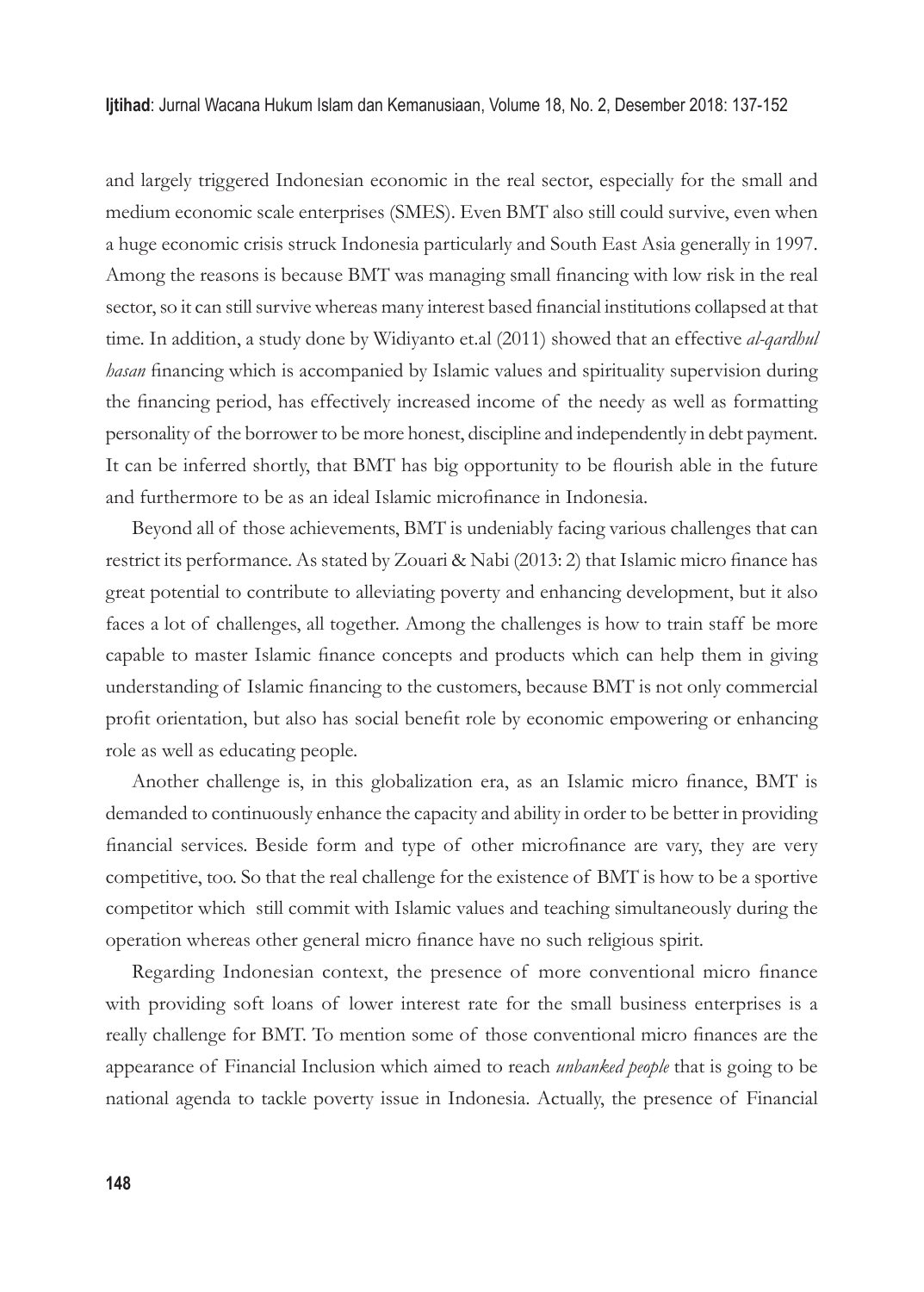Inclusion is not a new issue regarding such attempt has been applied before, through micro finance and other financial institutions. But the challenge is, recently, it has appeared a movement "Alliance Financial Inclusion" (AFI) as a global movement, funded by Bill Gate Foundation and World Bank in terms of supplying financial services for developing country which Indonesia inside. The challenge is AFI has its own hidden agenda to build global network towards liberalism of micro finance with value-free based, or materialism oriented. Additionally, loan that supplied by AFI is mostly purposed to consumptive use, not productive. This vision and model of AFI is really opposite to the existence of BMT which aims to Muslim and *Ummah* economic empowerment with Islamic value-based (Widiyanto, Ismail, Kartiko, 2016: 121-125).

In this regard, it really challenges BMT to sustainably enhance and supervise its capacity and ability in order to be better in providing financial services in line with Islamic values and teaching with no interest and *harm* (forbidding) transactions.

However, the existence of BMT is rapidly increasing. As noted by Lasmiatun (2014), the form of Baitul Mal wat Tamwil (BMT) has good prospects to be developed in Indonesia given the potential possessed by this country. It has two functions, namely as a function of social and business functions. Development of BMT must be supported by the government that became increasingly powerful role in society, and can help governments improve the welfare of society equally (Lasmiatun, 2014).

The existence of BMT now also faces many various challenges and problems. Among the challenges of BMT in the current time could be summarized as follow (Kholis, 2012):

- 1) Regulations and standardization for BMT establishment and operation;
- 2) Human resources who operate BMT;
- 3) The cost of fund which is still higher and more expensive rather than conventional one;
- 4) Public perception on interest;
- 5) Limitation on the service based on IT (information technology).

In addition, Rusydiana and Devi (2013) based on their study also stated that the main problems which could be the challenge for BMT in the future can be divided into four aspects, namely: Human Resources; Technical; Legal and Structural, and Market/Communal.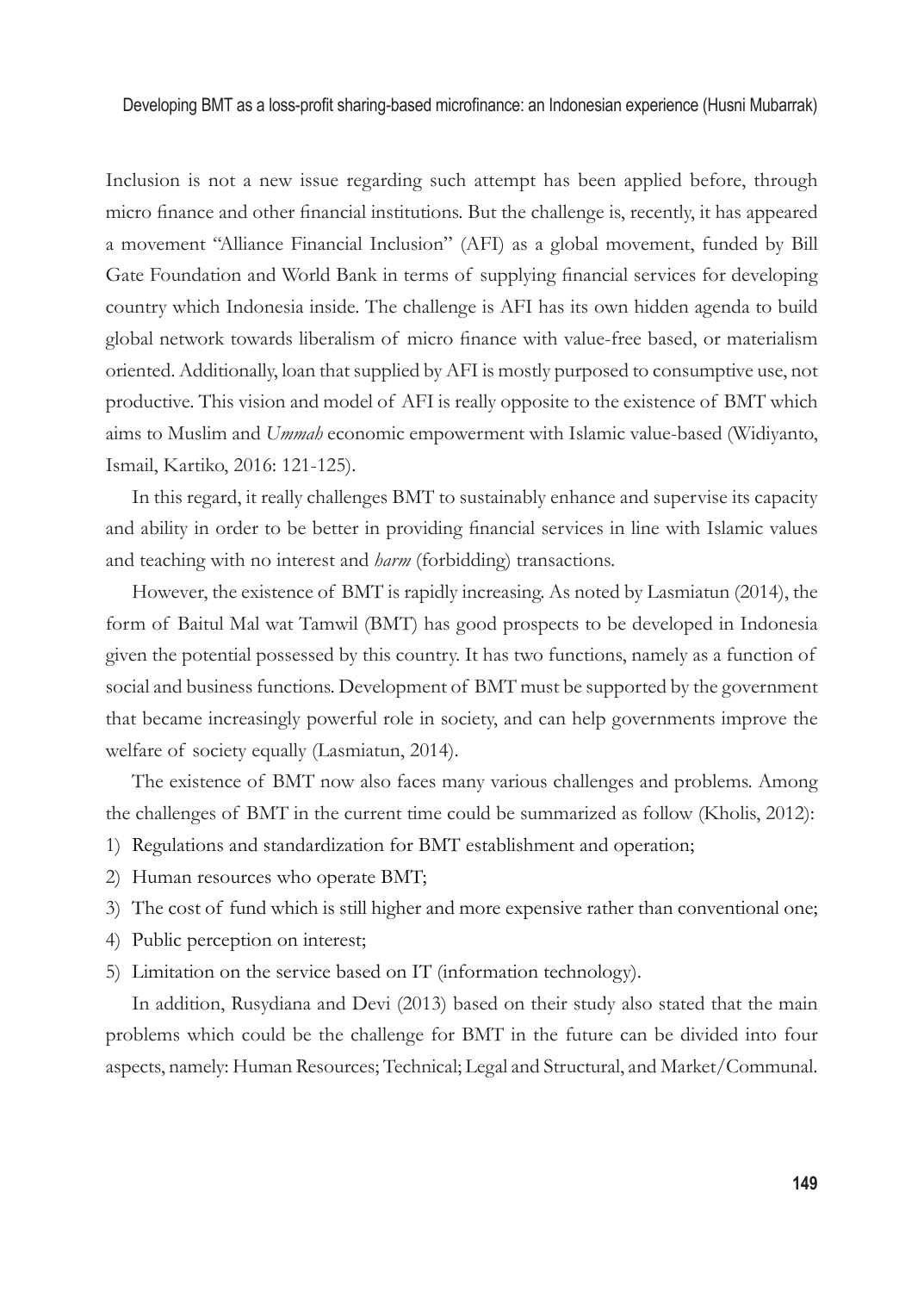#### **Conclusion**

I began this paper by the statement that among the most challenges to realize social welfare of humankind in this modern era is inequality of chance and opportunity to access financial services, particularly for the poor people. The causes are vary; either from reality side of wealth accumulation that still circulating in the hands of few, or the existing economic system itself, obstructs the needy and the poor people, even weakens them to be excluded from financial services, and then trapped in the vicious cycle of poverty.

In spite of both reasons are seemly different, but in reality, they are interrelated to each other. The later is supporting the former. The current existing conventional economic system of the world acknowledges and imposes the interest, has reinforced the tendency for wealth to accumulate in the hands of few (the rich). Beside, interest reflects *pseudo* growth of economy and exploitation, as well, by consuming other's wealth unlawfully which then makes the poor becomes poorer and the weak to be weaker.

A further study conducted by Ahmed (2002) indicated that there are many facts point out the failure of the conventional microfinance which could be concluded as follow: (1) asymmetric information problem; (2) economic viability of the conventional microfinance institution; (3) Low rate return on investment; (4) high drop out rate and non-graduation from poverty; (5) debt trap; and last but not the least, (6) targetting women as recipient.

In this regard, as the biggest country of Muslim population in the world, Indonesia has long experience in developing Baitul Mal wat Tamwil (BMT) since 1984 as an alternative microfinance which based on loss and profit sharing schema that realized a more just economic system. This financing is an attempt which is designed specifically to meet particular needs and circumstances of the needy and the poor, simply understood, locally provided and quickly accessible. It is believed that through access to small financing creates a virtuous cycle of investment and increased income of the poor and the needy.

Equally important to be added here as the conclusion, that BMT seems furthermore proper to be modeled as an ideal Islamic microfinance based on its experience since 3 decades ago. The schema which is used by BMT on loss and profit sharing is a real practical effort which then has successfully developed, massively contributed and largely triggered Indonesian economic in the real sector, especially for the small and medium economic scale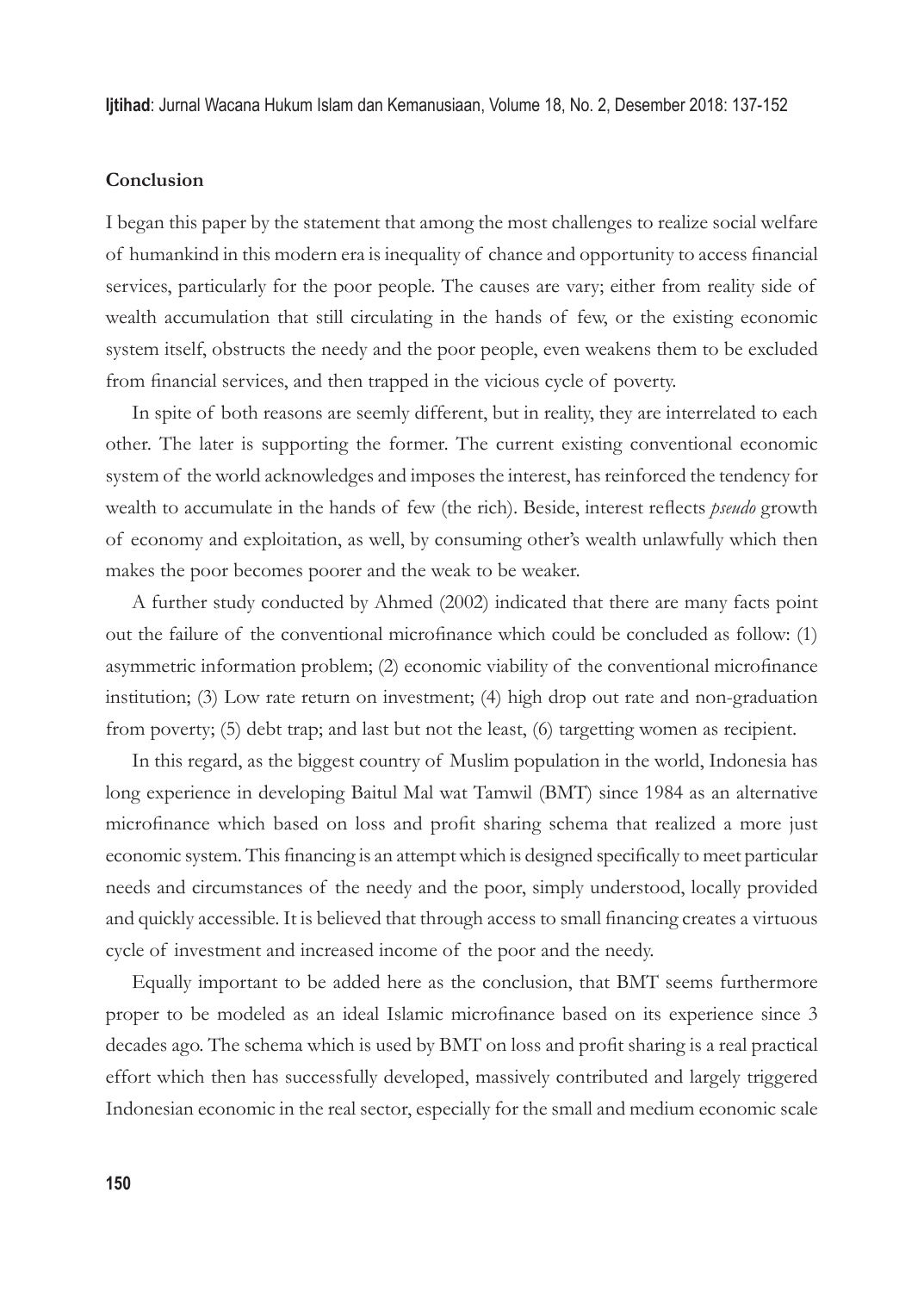enterprises (SMES) in order to poverty alleviation. BMT also still could survive, even when a huge economic crisis struck Indonesia particularly and South East Asia generally in 1997.

# **Bibliography**

- Abdullah, D. V & Keon Chee. *Islamic Finance Why It Makes Sense*. Singapore: Marshall Cavendish Business, 2010.
- Adlin Sila, Muhammad. "Lembaga Keuangan Mikro dan Pengentasan Kemiskinan: Kasus Lumbung Pitih Nagari di Padang" (Micro Finance and Poverty Alleviation: The Case of Lumbung Pitih Nagari in Padang, Indonesia). *Jurnal Sosiologi Masyarakat*. Vol. 15 No. 1(2010): p. 1-19.
- Al-Sha'rawiy, 'Ayid Fadhl. *Al-Masharif al-Islamiyyah Dirasat 'Ilmiyyah Fiqhiyyah lil Mumarasat al-'Amaliyyah (Islamic Banking a Scientifi c Islamic Law Study on Its Operational Practice)*. Beirut: Dar el-Basyair el-Islamiyyah, 2007.
- Azwar Karim, Adiwarman. *Islamic Banking Fiqh and Financial Analysis*. Jakarta: PT. Raja Grafindo Persada. 3rd Edition, 2005.
- Farook, Said. "On Corporate Social Responsibility of Islamic Financial Instituions". *Islamic Economic Studies*. Vol. 15 No. 1 (2007): p. 31-46.
- Hossain, Mohammad Zakir. "Why Is Interest Prohibited in Islam? A Statistical Justification". *Humanomics*. Vol. 25 No. 4 (2009): p. 241-253.
- Khan, A.A. *Islamic Microfi nance Theory, Policy and Practice*. Birmingham: Islamic Relief Worldwide, 2008.
- Raquib, Abdur. *Principle & Practice of Islamic Banking*. Dhaka: Panam Press Ltd., 2007.
- Ronald. *The Role of Islamic Microfinance*. Unpublished Dissertation. IIUM Malaysia, 2013.
- Siddiqi, M.N. "Muslim Economic Thinking: A Survey of Contemporary Literature" in *Studies in Islamic Economics*, ed. K. Ahmad. pp. 191-269. United Kingdom: The Islamic Foundation, 1981.
- Usmani, M.T. *An Introduction to Islamic Finance*. Karachi: Maktaba Ma'ariful Qur'an, 2002.
- Widiyanto, Ismail, Abdul Ghafar., Kartiko. *BMT Praktik dan Kasus*. Jakarta: PT. Raja Grafindo Persada. 1st Edition, 2016.
- Widiyanto, Mutamimah, Hendar. "Effectiveness of Qard Al-Hasan Financing as a Poverty Allevation Model". *Economic Journal of Emerging Markets*. Vol 3 Issue 1(2011): p. 27-42
- Widiyanto. *Effectiveness and Sustainability of Baitul Mal Wat Tamwil Financing in the Development of Micro-Enterprises in Central Java, Indonesia*. Doctoral Thesis: University Putra Malaysia, 2007.